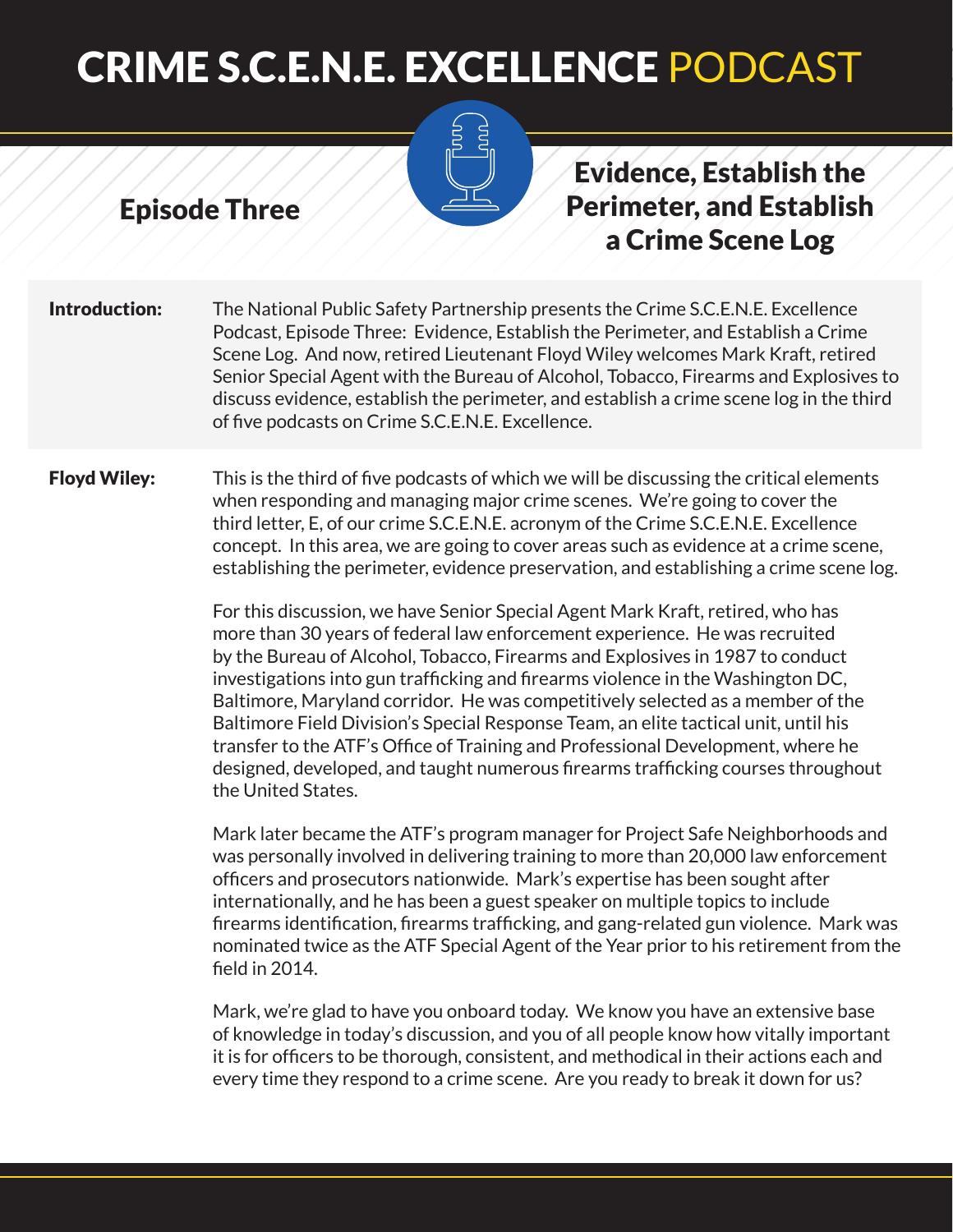

Evidence, Establish the Perimeter, and Establish a Crime Scene Log

#### Episode Three

| <b>Mark Kraft:</b> | Absolutely. |
|--------------------|-------------|
|--------------------|-------------|

**Floyd Wiley:** Great. Let's get into it. Let's talk about evidence upon arriving at a crime scene.

- **Mark Kraft:** Well, when you show up at a crime scene, there's typically a couple of things you're likely to encounter. One is witnesses and victims, and they may or may not be cooperative. And even if they are trying to be cooperative, what they may be telling you may be inaccurate, and you may be fortunate enough to be at a crime scene where there's a suspect and you might talk to them, and they may even give you a confession or they may not talk to you at all. But there's probably going to be evidence there as well and getting a hold of that evidence and securing it as quickly as possible, and that crime scene as quickly as possible, is really very important.
- Floyd Wiley: Don't you think it's important once you get on scene to make sure you identify what types of crimes that have occurred?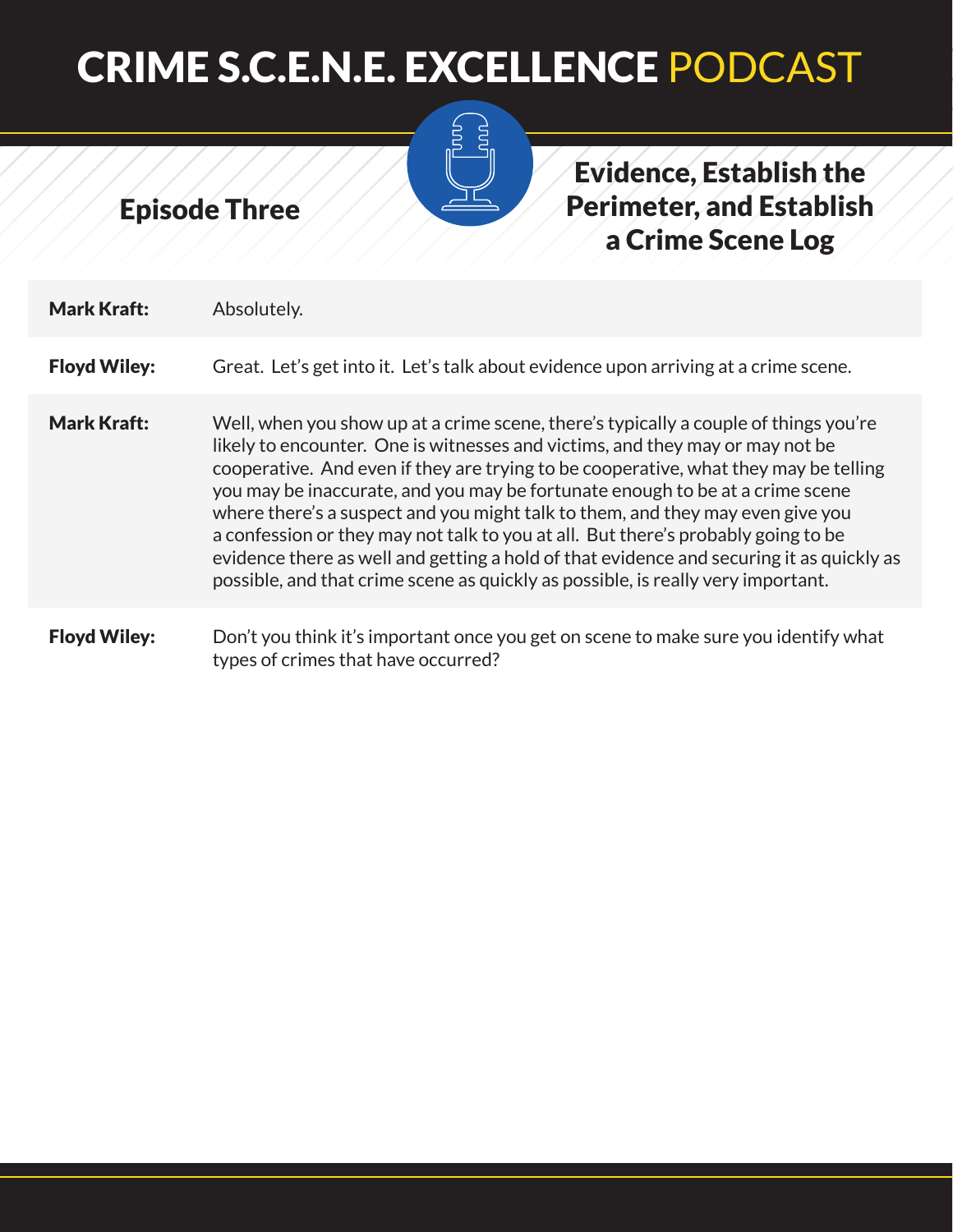## Episode Three

Evidence, Establish the Perimeter, and Establish a Crime Scene Log

Mark Kraft: Yeah, as soon as you arrive at a crime scene, you're going to begin that process of evaluation. You're going to be talking with people, you're going to be making observations, and you're going to be trying to figure out what has occurred, what type of crime that may indicate. And that may dictate to you the type of evidence you might want to be looking for.

> Back in September of 2013, the Bureau of Justice Assistance put out a publication called Homicide Process Mapping: Best Practices for Increasing Homicide Clearances. And they looked at a number of departments that had a certain requisite number of homicides and had a clearance rate of 80% or better. And one of the things they specifically identified in that is first responders being proactive at identifying and protecting forensic evidence at a crime scene. And they described that as a solid platform for which that investigator to launch their investigation.

> I think it really emphasizes how important it is as a first responder—when you get there, you need to arrive and begin evaluating what's going on. What has transpired? What type of crime might that indicate? And so, what type of evidence might I be looking for?

There's other things you have to do when you're there as well—crime scene safety, very important. Is this safe for other people who are arriving? Does anyone here require medical attention? But some point early on, you want to try to identify the bed of evidence, because that's going to determine what the crime scene is. A crime scene is anywhere there's evidence. You identify that as quickly as you possibly can so that you can minimalize the amount of disturbance or contamination of that evidence, and you can begin to take that crime scene and tape it off as quickly as possible.

Floyd Wiley: We use this acronym, W.I.N., which is "what is important now," to kind of break things down for when we arrive on the scene so it's easier for officers to think about, "What's the most important thing I need to do right now?" So, when we start to look at the inner and outer perimeter or crime scene, can you discuss that and how that's so important?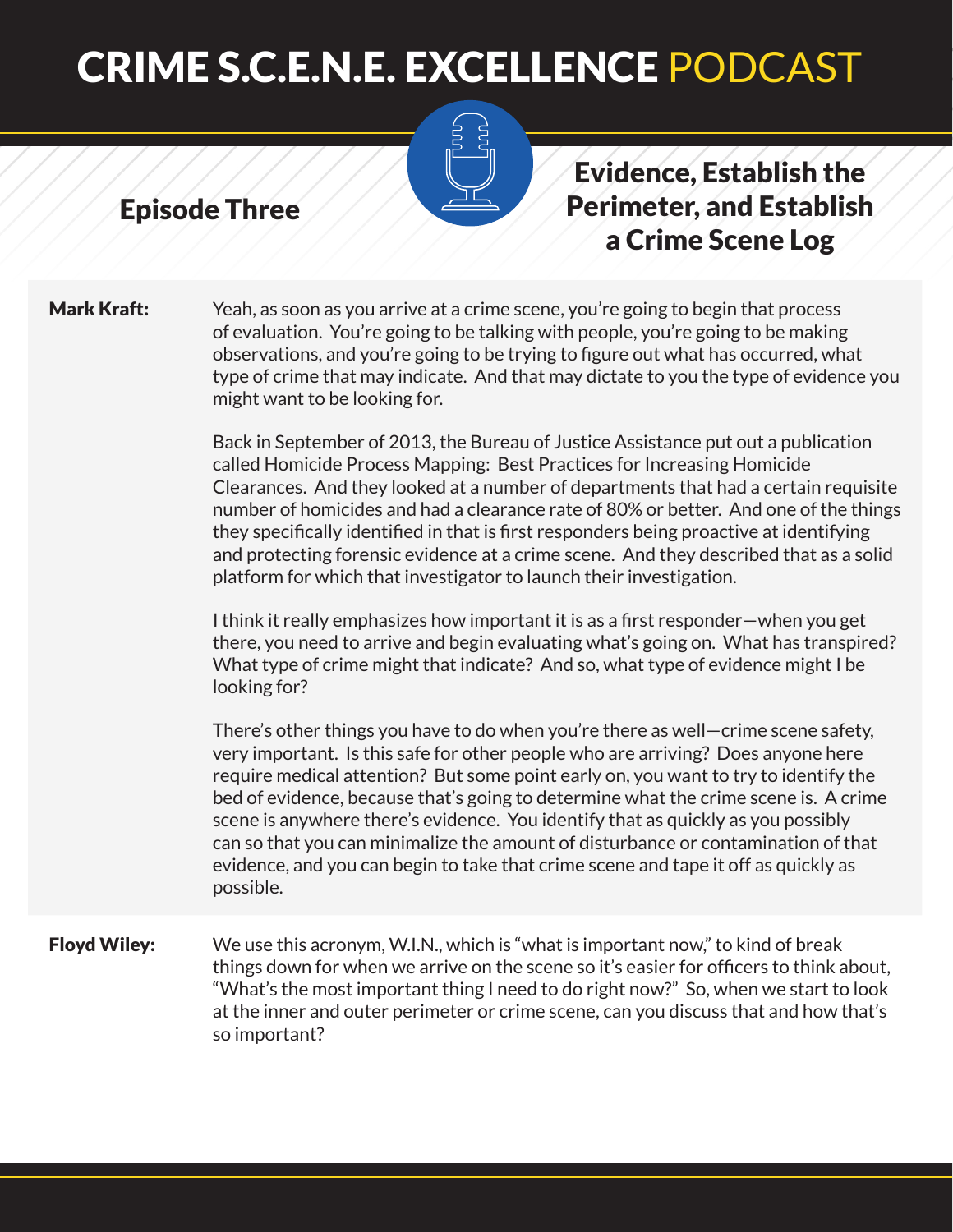### Episode Three

Evidence, Establish the Perimeter, and Establish a Crime Scene Log

#### Mark Kraft: Yeah, so we're talking really basically about Locard's exchange principle. Anyone entering a crime scene, or at a crime scene, brings something in with them, they take something out. Well, that's good for us as investigators, because it means the perpetrator may have left behind cartridge cases from a fired gun or have blood splattering on their clothing when they leave the scene.

We don't want to disturb or contaminate our scene, so very early on, we need to identify that crime scene—where we think the evidence is or might be. Then we want to spread that out a little bit, make it a little bit bigger in case we miss something, because it's going to be very hard later to expand a crime scene. It's going to be relatively easy later if we need to bring it back in a little bit.

We want to tape that area off as quickly as possible. Again, this idea that people bring things in and take things out of a crime scene—you don't want people walking their dog through your crime scene. You don't want people riding their bicycle through your crime scene. So, you want to tape that off and that's going to be your inner perimeter, and the only people that are going to go inside that inner perimeter are the people who are going to actually process the crime scene.

Then you're going to create an outer perimeter, and that outer perimeter—no one's coming in there unless they're there to help you or they're part of the law enforcement team that's arriving and conducting the investigation that day. And you all are going to operate inside that outer perimeter, and only the people collecting the evidence are going to go inside that inner perimeter where you believe the evidence is contained.

Floyd Wiley: One of the other things—once we get to this point with our acronym, we also would talk about "what's important next." So now you're talking about the evidence preservation. Haven't you been to scenes where sometimes someone will come up and actually pass off evidence? Isn't that important to make sure that you have that outer perimeter locked down?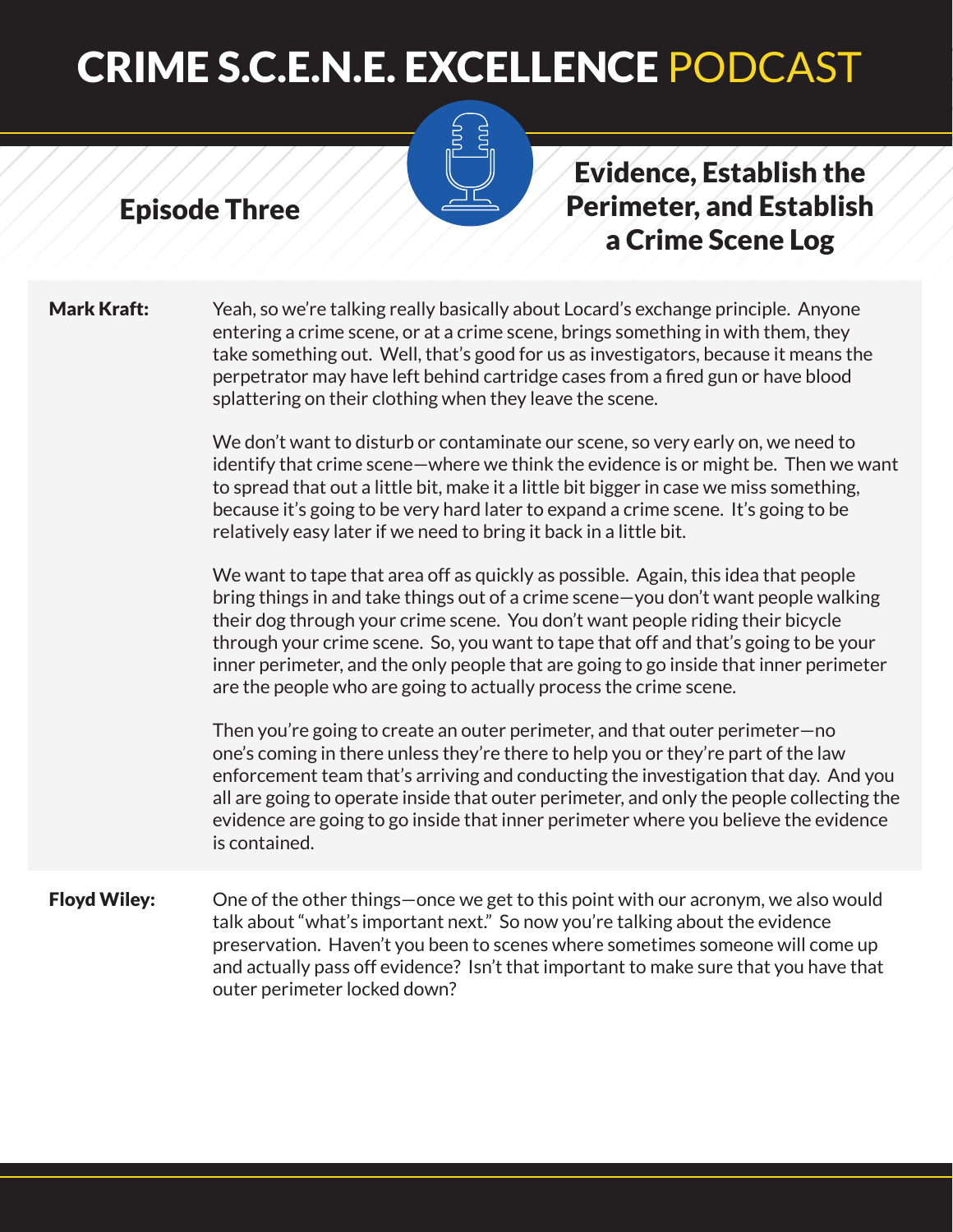

#### Episode Three

Evidence, Establish the Perimeter, and Establish a Crime Scene Log

**Mark Kraft:** It is. There's a lot of things that happen when people see evidence. They might kind of speed up a little bit and try and physically take control of it. Well, if you do that, you own that. You're now in the chain of custody. You own that. And there are times when you may need, you may be required, to take control of something.

> For instance, if the scene is fairly dynamic—there's a lot of people present, and that thing could be used as a weapon to harm someone, if it's a firearm or a knife, you may have to take custody of it. But once you've moved something, you can't put it back. You're now in the chain of custody. If something has the potential of being lost or damaged or destroyed, you may have to secure that.

But other than that, the golden rule is, "don't disturb it, don't move it, don't alter it, don't pick it up." You want to leave it where it lies, so it can be photographed and documented in place.

**Floyd Wiley:** If you have to move it, what's your suggestion? If you have to move something for officer safety or for safety of that scene, what do you think is the best way to handle that?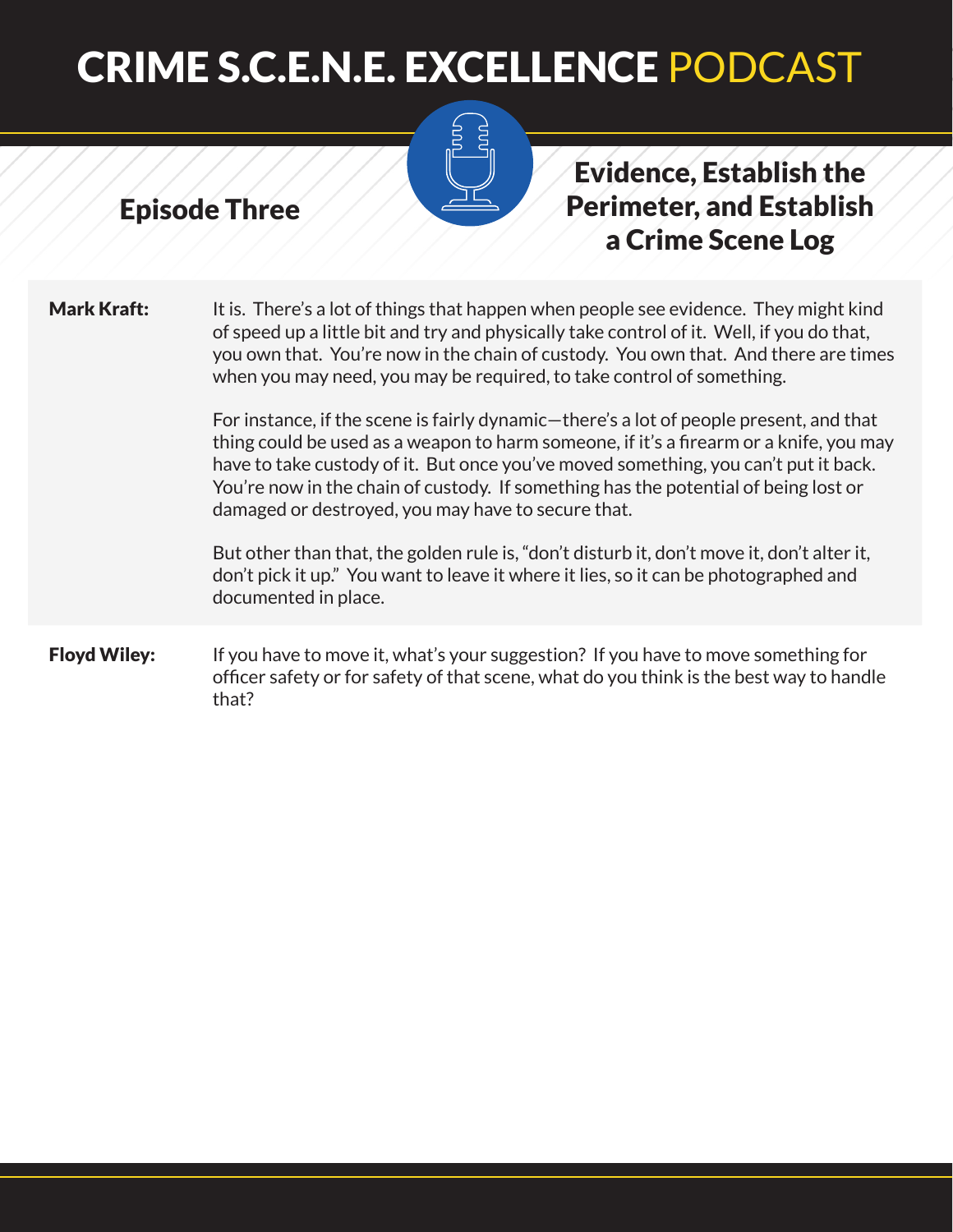#### Episode Three

Evidence, Establish the Perimeter, and Establish a Crime Scene Log

#### Mark Kraft: Well, of course with technology, things have changed a little bit because we now have body cameras. We, in some ways, might be able to preserve or document something's original position utilizing the body camera. But otherwise, if you can leave it in place, leave it in place. And securing something doesn't necessarily mean picking it up. If there's a firearm there and there's no citizens present, post an officer. Your job is to make sure that this is safe. There's a couple of options there.

I think the best example—something's original position can be so important in an investigation. And it may seem at the time fairly insignificant, but it could become very important later on. The example I always use, because I think it's a great example, is the position of a firearm inside a glove box.

Say your crime scene is a vehicle or conveyance, or that's part of the crime scene, and as you go up, you're looking through the window. There's the glove box—it's open and there's a firearm in the glove box. The car is closed. There's no one in the car. If that's safe to leave it there, leave it there, and think about its original position. If a right-handed driver puts it into the glove box, he reaches across. The ejection point is going to be pointed down, the magazine well's going to be pointed up, and the barrel is going to be pointed toward the right.

But if the passenger puts it in, it's going to be the opposite way. The barrel is going to be pointed to the left, the ejection port is going to be pointed up. And so that could be important later on, along with other evidence, in determining who put that firearm in the glove box. So, something's position can be very important at times.

- Floyd Wiley: That being said, let me ask you a question—and you brought it up earlier. Sometimes officers pick up evidence, and they want to place it back down. What's your advice to them when that occurs on a scene and they accidentally pick up a piece of evidence and try and place it down? What's some of your advice to that officer?
- Mark Kraft: I just think once it's been picked up, it's been picked up and you can never put it back down exactly where it was. And again, we have the advantage today of body cameras, so we may, in fact—we probably will have, a fairly good body camera shot of where that originally was and how it was originally placed.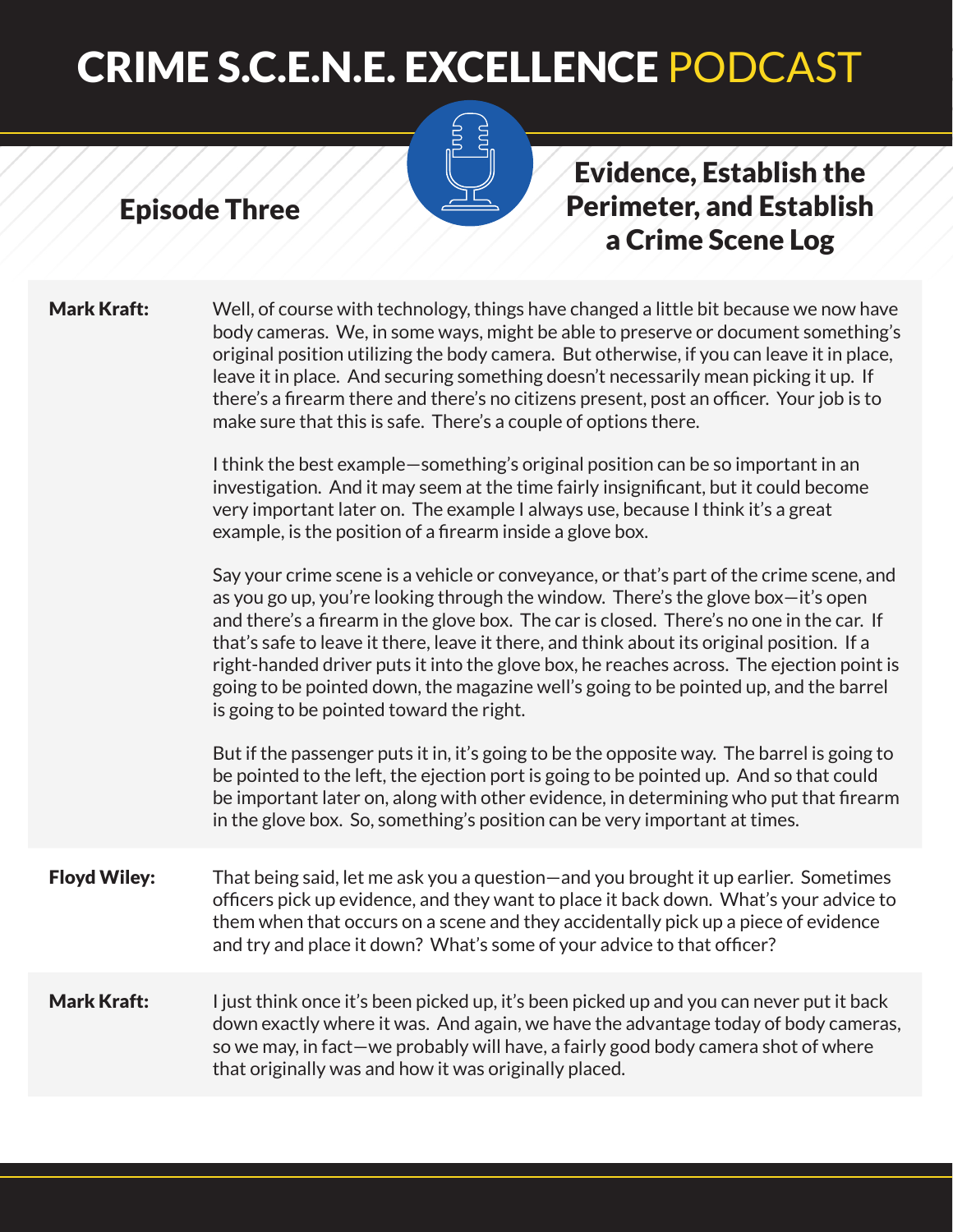

### Episode Three

Evidence, Establish the Perimeter, and Establish a Crime Scene Log

- **Floyd Wiley:** So, if they do that, the biggest thing—and that'll be in one of our sections later—is to make sure that they documented exactly what happened. Correct?
- **Mark Kraft:** Right. One of the most important things at a crime scene is a very tight chain of custody, and so if you've picked something up and you're handling it, you're now in that chain of custody. You are the first officer who physically touched it. So again, you've got to go with your department's policies, but you want a very strong chain of custody.

If you need to pick a gun up to secure it or something else to secure it, you're going to be in the chain of custody now. And you can document, "This is where I recovered it from," but obviously, it's never going to go back in the exact position that it was originally in. The best we can hope for is we got a good body camera shot of that.

- Floyd Wiley: Got you. Now let's just switch it a little bit and let's talk about establishing that crime scene log and how important that is and how often, sometimes, that's actually missed.
- **Mark Kraft:** Yeah, well, so as soon as you get that tape up, the inner tape for the crime scene itself, and you remember you want to make that crime scene bigger than you think you need to make it because it's going to be really hard to expand it later, and there's going to be all these arguments that things could have been contaminated before you expanded the crime scene.

You want that inner tape up. You want that outer perimeter established, and now you need to establish a crime log. And it comes in various forms—different departments handle this a little bit differently. But you want to begin documenting when you arrived; when you established that crime scene; who is there; who is inside that outer perimeter; and who are the people that are going to go in and actually process the evidence, the crime scene technicians, or the detectives who go inside that inner tape to the actual crime scene itself.

**Floyd Wiley:** In terms of that crime scene log and that crime scene—sometimes you have people who want to come just to look. What's your advice to those officers that are maintaining that crime scene log?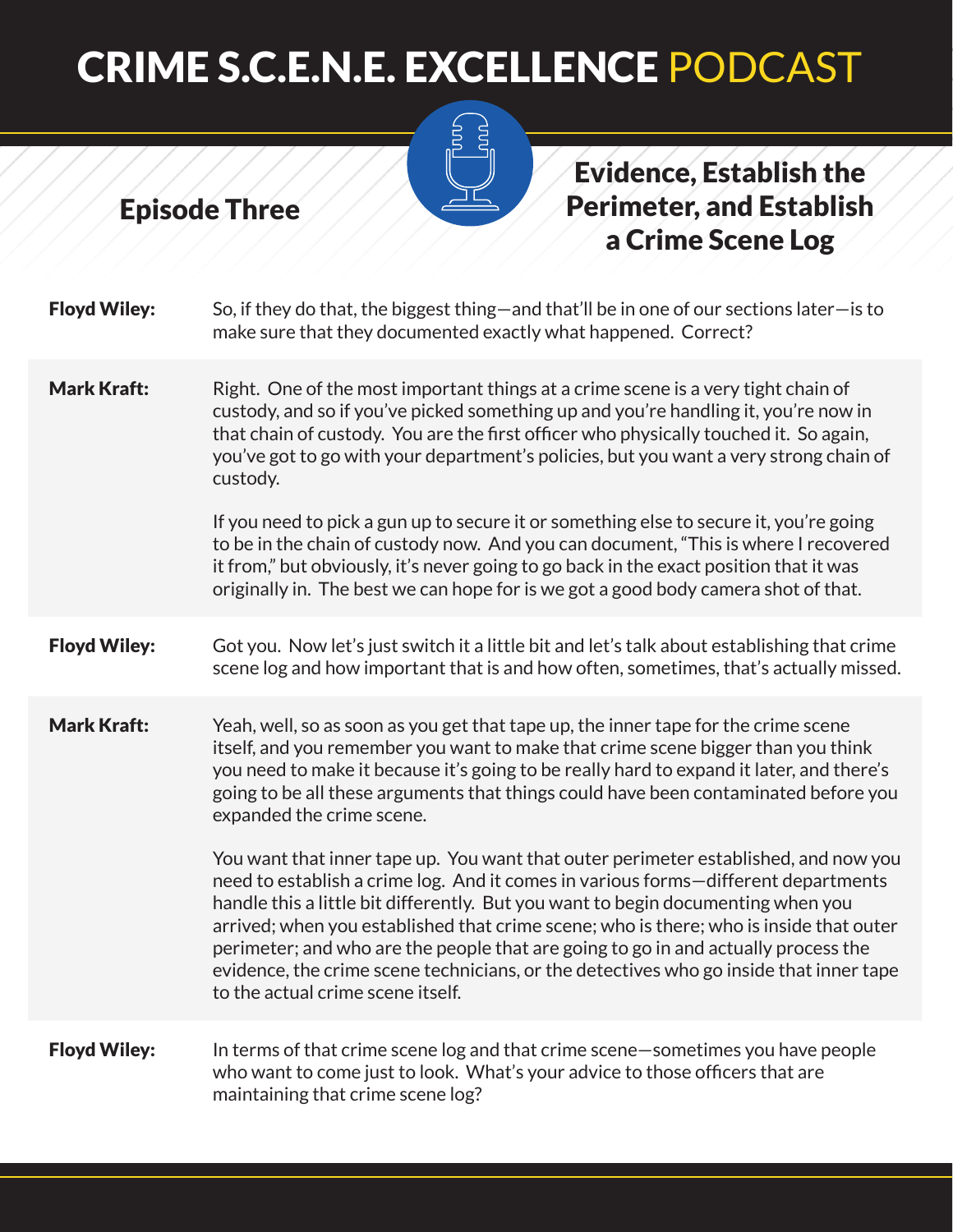

## Episode Three

Evidence, Establish the Perimeter, and Establish a Crime Scene Log

| <b>Mark Kraft:</b>  | I would say anyone who comes inside that outer perimeter needs to be documented<br>as having come inside that outer perimeter. If you're there, you're there.                                                                                                                                                                                                                                                                                                                                                                |
|---------------------|------------------------------------------------------------------------------------------------------------------------------------------------------------------------------------------------------------------------------------------------------------------------------------------------------------------------------------------------------------------------------------------------------------------------------------------------------------------------------------------------------------------------------|
| <b>Floyd Wiley:</b> | We try to avoid having just those looky-loos that come in and just want to look at the<br>crime scene, and we try to maintain that through our security. Is that correct?                                                                                                                                                                                                                                                                                                                                                    |
| <b>Mark Kraft:</b>  | Absolutely. Absolutely. And there should be no one inside that outer perimeter who<br>is not law enforcement or is not there in some capacity to assist you-be it tending to<br>someone who possibly needs medical attention, something like that.                                                                                                                                                                                                                                                                           |
| <b>Floyd Wiley:</b> | Mark, before we conclude, I just want to talk about the overall integrity of this crime<br>scene. When we start to talk about evidence, we're talking about establishing that<br>perimeter and evidence preservation in the crime scene. Can we just touch on the<br>integrity of this entire scene when it pertains to this?                                                                                                                                                                                                |
| <b>Mark Kraft:</b>  | Listen, the crime scene could be fairly large. You may have to have additional<br>officers respond to help block off streets or redirect traffic to make sure that inside<br>that crime scene, it's just the people that are working the crime scene and that's,<br>obviously, very important.                                                                                                                                                                                                                               |
|                     | Again, we're talking about this exchange of evidence-people bringing things<br>in, people taking things out. We don't want that inside that crime scene. And<br>so, different crime scenes are going to be handled a little bit differently, but the<br>important thing here is you use as many people as you need to-to effectively<br>establish a perimeter around that crime scene.                                                                                                                                       |
|                     | It's more important now, I think, than it ever has been-because, again, of technology.<br>So, now we have the National Integrated Ballistic Information Network, or NIBIN,<br>where cartridge cases recovered from crime scenes are compared to cartridge cases<br>from other crime scenes. And where in the past we would have never had a reason<br>to compare these two, now we're going to get a lead, a potential match. It's very<br>possible. There's a high probability that these were fired from the same firearm. |
|                     |                                                                                                                                                                                                                                                                                                                                                                                                                                                                                                                              |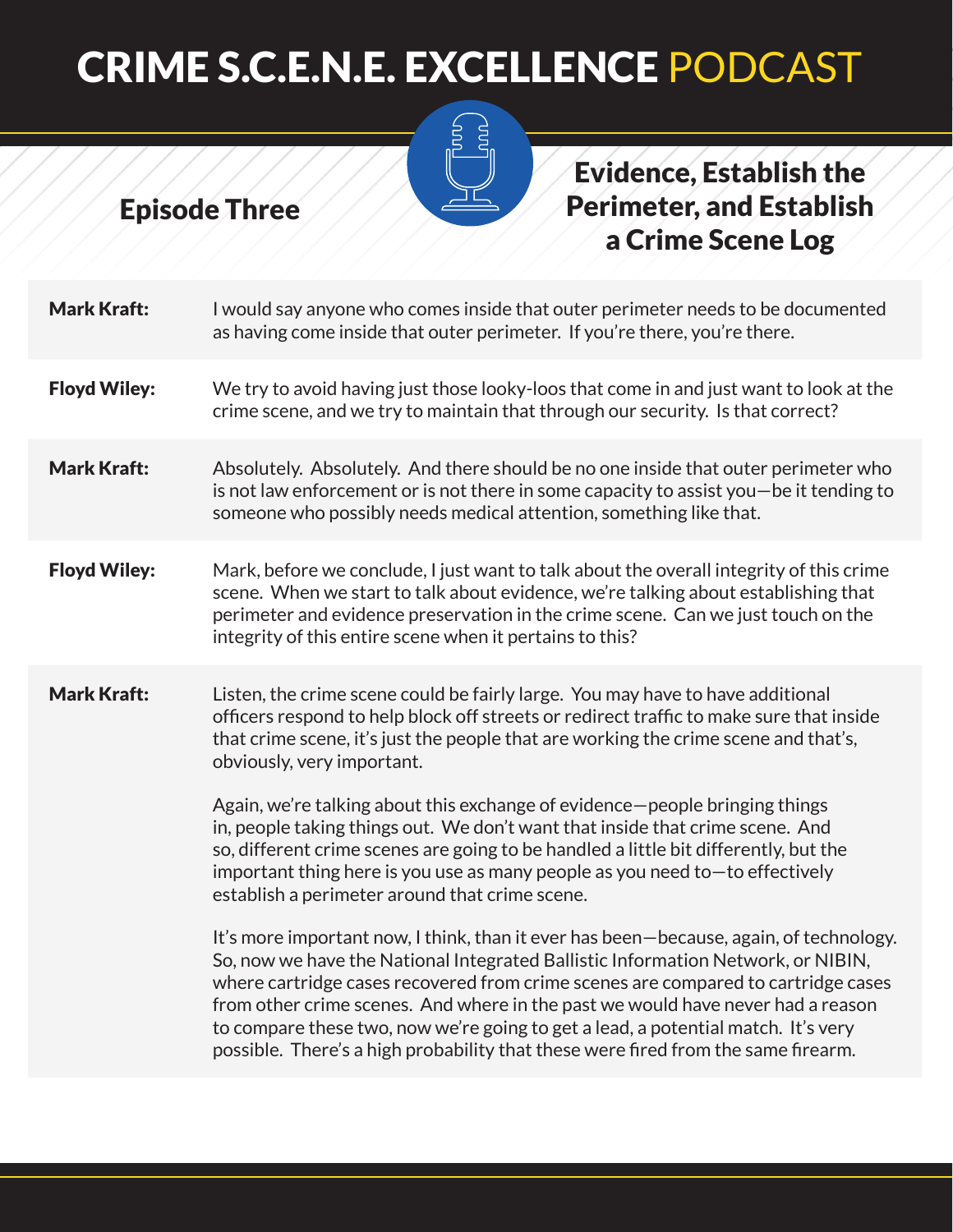#### Episode Three



## Evidence, Establish the Perimeter, and Establish a Crime Scene Log

Also, when we recover guns, we're going to test-fire those guns and we'll find out if they've previously been used in other crimes we would have maybe never connected to that firearm. So, when you recover ballistic evidence—whether it's cartridge cases, expended cartridge cases, or firearms—you have no idea where that's going to take you.

The classic example is an officer who responds to a shooting of a stop sign. So he's triaging this in his head, and he's thinking, "Vandalism, misdemeanor discharge of a firearm in a residential area, criminal mischief," but he goes out there and because of this new system that's in place, there's one standard of care for all ballistic evidence. And he collects the evidence very carefully, and he takes the time to go around, knock on some doors, and canvas the neighborhood.

Because of the seemingly insignificant or even benign underlying crime involved, people are willing to talk to him and they say, "Oh, that's that kid, George. And some—there's some other guys down there at the end of the block. They're always causing trouble."

Well, he takes that evidence back, and now he's put that gun in somebody's hand, and it goes into NIBIN. And it does match up to another shell casing, and that's a shell casing that's from a homicide later that same evening. So, now it becomes a very important piece of information.

When you think about evidence that you're collecting now, particularly ballistic evidence—and it could be anything. It could be electronic evidence. It could be all kinds of stuff. You've got to think beyond your own crime scene and say, "Well, the underlying crime in this particular instance seems fairly benign, fairly insignificant." You have no idea what else that's going to connect to and how it could become a critical piece of information in a much more important case or some other investigator's case.

One standard of care—treating all ballistic evidence with that same sort of sense of urgency, if you will.